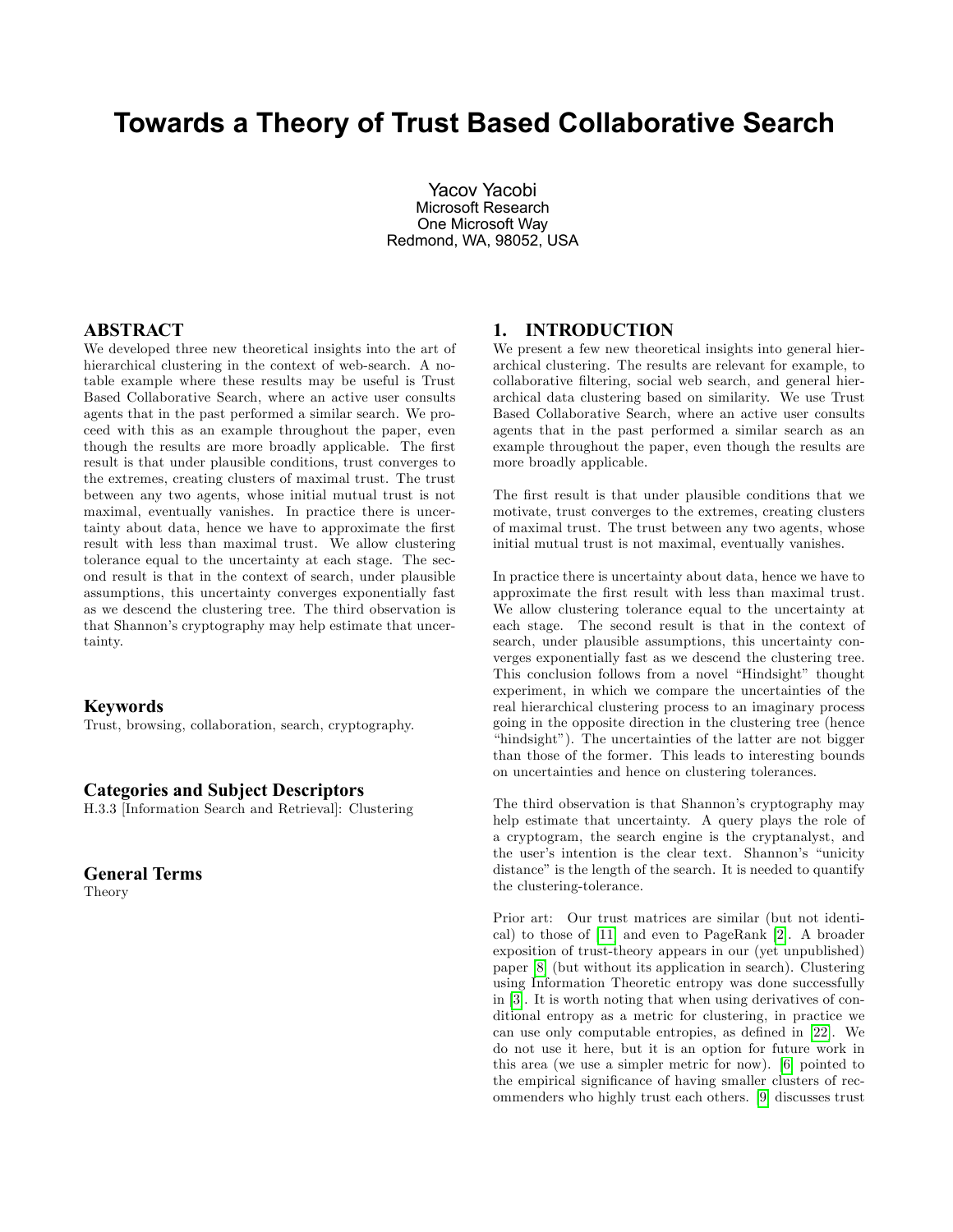in the context of certification chains. [\[12\]](#page-5-2) discusses convergence to consensus (our convergence is a simple case). The connection to cryptography relies on insight from [\[18\]](#page-5-3) and [\[19\]](#page-5-4).

The structure of the rest of this paper is as follows: Section 2 is a detailed overview of this work. Section 3, presents the first result: that trust converges to the extremes. Section 4 presents the "hindsight" thought experiment, that help quantify the optimal clustering tolerances. Section 5 explains how to use the results of section 4 in a hierarchical clustering algorithm.

# 2. OVERVIEW

#### 2.1 Objects and their representations

Objects include pages, clusters of pages, queries, agents that in the past performed a given query, and clusters of such agents. An object is represented by a vector of probabilities of attributes. These vectors are a "common denominator" enabling the comparison of any object to any object. In this paper, the gap between two objects is the angle between the corresponding vectors . The angle is normalized to the interval [0,1]. The similarity is one minus the gap. The similarity between vectors i and j is denoted  $s_{ij}$ . We discuss vectors of similarities (not to be confused with the vectors representing objects).

#### 2.2 Hierarchical clustering

A collaborative browsing process involves two stages of clustering: The ordinary hierarchical clustering of pages (stage-2) and hierarchical clustering of agents that performed a given query in the past, based on their subsequent browsing navigation histories (stage-1). The active user navigates the hierarchical clustering of agents (that performed "her" query in the past), ending in a cluster of pages that she then likewise navigates to a result. The path that the active user navigates is also an object. We engineer each of stage-1 and stage-2 to be a tree. The seam between the stages is not a forest; two distinct agents can go to the same cluster of pages. Within a tree, we identify a path leading from the root to any node with that node, and represent it by the vector of probabilities of attributes of that node.

In each node in the hierarchical clustering, there are two stages in the computation of similarity,  $s_{ij}$ . In both phases the gap between vectors representing objects is the angle between the vectors. In the local phase, it is computed independent of other vectors. It is followed by a transitiveaveraging phase (see section  $3$ ), where the "opinions" of peers are taken into account. This is done iteratively using (similarity) matrix multiplications. These iterations should not be confused with layers (=levels) in the hierarchical trees.

# 2.3 A Theory of similarity

In general trust-theory [\[8\]](#page-4-1), behavior is a random variable, and the gap between two behaviors is (a simple derivative of) their (Shannonís) conditional entropy. The relevant behavior for collaborative browsing, given initial query, is past navigations of the trees defined by the query. We therefore equate trust between agents with similarity of the vectors that represent them, and use the results of trust-theory di-rectly [\[8\]](#page-4-1). However, here we use a different metric for the gap between vectors. Whereas in [\[8\]](#page-4-1) we used conditional entropy, here we use the angle between vectors. The result of [\[8\]](#page-4-1) is independent of the metric. For the sake of self containment we give the main result of [\[8\]](#page-4-1) in section [3.](#page-2-0)

There is empirical evidence [\[6\]](#page-4-3) that in trust-based reputation model for virtual communities, it pays to restrict the clusters of agents to small sets with high mutual trust. We propose and motivate a mathematical model, where this phenomenon emerges naturally. In our model, we separate trust values from their weights. We engineer the weight matrix to be stochastic (that is the natural definition of normalized weighted averaging), but unlike others (e.g. [\[11\]](#page-5-0)), we do not demand that the overall trust matrix be stochastic. Each trust value can have any value in the Real interval [0,1]. We motivate this separation using real examples, and show that in this model, trust converges to the extremes, agreeing with and accentuating the observed phenomenon. Specifically, in our model, cliques<sup>[1](#page-1-0)</sup> of agents of maximal mutual trust are formed, and the trust between any two agents that do not maximally trust each other, converges to zero. We offer initial practical relaxations to the model that preserve some of the theoretical flavor.

### 2.4 Uncertainties and tolerances

At each stage we accept members who are less than perfectly matched to other members. The gap in similarity that we allow equals our uncertainty about the data.

There are two sources of uncertainty. Result uncertainty and measurement uncertainty. There is uncertainty about results because a partially navigated path allows many optional results. Measure uncertainty is due to inaccurate and imprecise<sup>[2](#page-1-1)</sup> probabilistic data.

#### 2.5 Propagation of uncertainty

We distinguish gradual from instantaneous cluster buildup. Each of these methods may be used to create hierarchical clustering. In the former, cluster members that were already accepted, are not judged again under new data. They "interviewî candidates under new data. In the instantaneous cluster buildup, everybody is judged at once under the current data. It is easy to see that uncertainty about similarity propagates in the gradual process. We show (in section [4.4\)](#page-4-5) that under certain assumptions, there are relations between uncertainties of distinct layers in the hierarchical tree even when using instantaneous cluster buildup.

We estimate uncertainties under the following assumptions: (i) similarities between cluster members are close to 1 (it follows from general Trust Theory of section [3](#page-2-0) that these are the interesting cases). (ii) The multiplication of two uncertainties is negligible. (iii) The gap metric is such that the uncertainty about the gap between two vectors is roughly

<span id="page-1-0"></span><sup>1</sup>We use the term "clique" in the theoretical part, and the term "cluster" in the practical part, where we allow tolerances  $>0$ .

<span id="page-1-1"></span> $2$ Accuracy relates to the gap between the expected measured value and the true value. Precision relates to the variance in the measured values.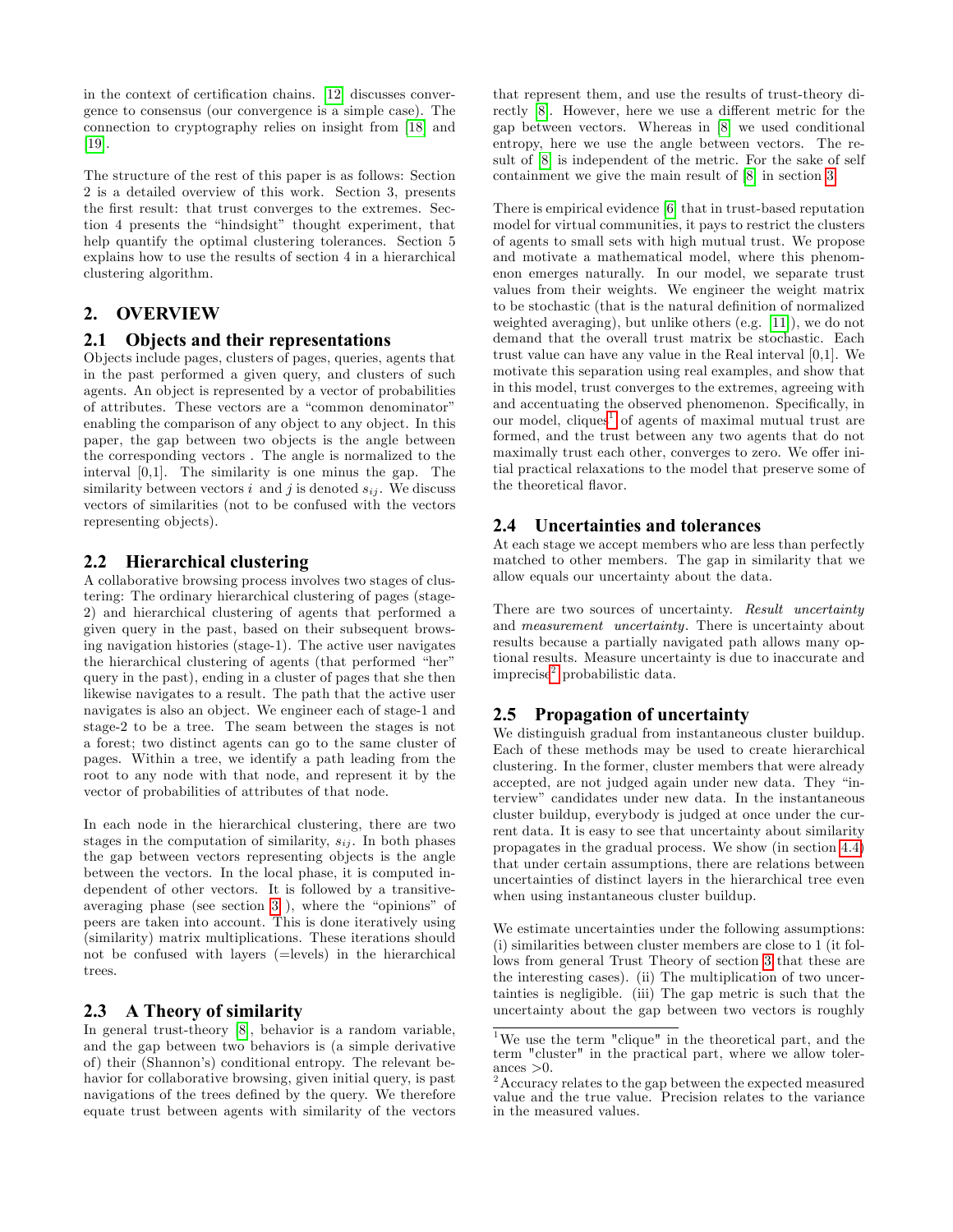the sum of the uncertainties in the directions of each of these  $vectors<sup>3</sup>$  $vectors<sup>3</sup>$  $vectors<sup>3</sup>$ .

## <span id="page-2-4"></span>2.6 The Hindsight Thought Experiment

Consider a hierarchical clustering search tree. It can be either stage-2 (hierarchical clustering of pages), or stage-1 (hierarchical clustering of agents). Uncertainty declines as we descend the tree (as usual, leaves are assumed at the bottom). This is certainly true about result-uncertainty: the actively navigated path becomes more specified as we descend. However, it is plausible that measurement uncertainty does not increase either, and may decrease.

This suggests that the best approach is to do instantaneous clustering at each level in the tree. We compare this real process, where we descend the tree, to an imaginary process ascending the tree. Since data quality does not deteriorate as we descend the tree, the best approach for the imaginary process is to use gradual cluster buildup.

Thought Experiment: Create a full real path (all the way to a result) using instantaneous cluster buildup. Traverse the path from the bottom up, doing gradual cluster buildup. Analyze uncertainties for each of the processes at a given node. Find the implications of the fact that the imaginary uncertainty is not bigger than the real one.

From this we conclude an upper bound on the real uncer-tainty. Specifically, we show in section [4](#page-3-0) that the uncertainty, and hence the clustering-tolerance, is at least divided by a constant bigger than 1 at each layer in the tree, compared to the layer immediately above it.

# 2.7 Connection to Shannon's cryptography

It turns out that to estimate the tolerance of a node we have to know its height in the tree. Theoretically, we can build the whole tree and measure it, but there may be a shortcut. Shannon's Cryptography may become useful in this process. A query plays the role of a cryptogram, the search engine is the cryptanalyst, and the user's intention is the cleartext. Shannon's unicity distance is the length of the search. From that length we can compute the height of a node.

# <span id="page-2-0"></span>3. TRANSITIVE TRUST

# 3.1 General:

We propose a slight modification to existing mathematical model [\[11\]](#page-5-0). In the new model (unlike the old) trust converges to the extremes, agreeing with the empirical evidence ([\[6\]](#page-4-3)). We speculate, that this model can further improve the results. In  $[8]$  we defined the local trust using the conditional entropy of the vectors representing the behaviors of users. In this paper trust is synonymous with similarity between representative vectors, where the metric is the absolute value of the angle between vectors. The exposition in the rest of this section is independent of how we define the local trust. It is quoted verbatim from our not yet published paper [\[8\]](#page-4-1), for the sake of self-containment of this paper.

# 3.2 Trust Matrix:

Consider a set  $\{1, 2, \ldots n\}$  of agents. In a  $n \times n$  trust matrix  $T = (\alpha_{ij} t_{ij})$ , entry  $(i, j)$  is the trust of agent i in agent j, denoted  $t_{ij}$ , weighted by some weight factor  $0 \leq \alpha_{ij} \leq 1$ , where for all *i*,  $\sum_{i=1}^{n} \alpha_{ij} = 1$ .  $\alpha_{ij}$  can be interpreted as the relative relevance of the opinion of a peer (for example, a peer may be fully trusted but claim little confidence about some specific evaluation; the condition  $\sum_{i=1}^{n} \alpha_{ij} = 1$  is the usual meaning of normalized weighted average). Occasionally we use the uniform weight  $1/n$  as an example, but our claims hold for any convex combination. When the discrete time  $\tau = 1, 2, \dots$  is necessary for the explanation we write  $t_{ik}(\tau)$  instead of  $t_{ik}$ . We assume that for all i and  $\tau$ ,  $t_{ii}(\tau) = 1$ .<sup>[4](#page-2-2)</sup> It is natural to normalize the trust values to the interval  $0 \leq t_{ij} \leq 1$ , since we expect  $0 \leq t_{ij}(\tau) t_{jk}(\tau) \leq 1$ . This is similar to EigenTrust [\[11\]](#page-5-0), but with important difference. We do not engineer T so that for all  $i, \sum_{j=1}^{n} \alpha_{ij} t_{ij} = 1$ (there is no "budget" of trust; an agent who fully trusts one agent can trust other agents as well) every  $t_{ij}$  can have any value in the Real interval  $[0, 1]$ .

DeÖnition 1. A maximal trust matrix is a trust matrix where every agent has trust=1 in every agent (i.e. for uniform weight, the matrix T is all  $1/n$ .

Interpretation of right eigenvector of T: Consider the  $n \times n$ trust matrix,  $T$  of agents 1, 2, ...  $n$ . Assume a candidate 0 to this set. The agents  $1, 2, \ldots n$  are existing set members. Each of them "interviews" the candidate to determine a local trust value. Interviewer i has local trust value  $t_{i0}$  in candidate 0. Let  $t = (t_{10}, t_{20}, ... t_{n0})^t$ . Right multiplying Tt yields the transitive trust values after one iteration. The right eigenvector, corresponding to eigenvalue 1, is the stable transitive trust values of the existing set members in the candidate.

Interpretation of left eigenvector of  $T:$  Row i represents the trust of agent  $i$  in each of the set members, and column  $j$  represents the trust of each set member in agent  $j$ . Let  $t(\tau)$  denote a row vector whose entry  $j = 1, 2, \ldots n$ , is the aggregate trust of existing set members in existing agent j at discrete time  $\tau$ . Then  $t(\tau+1) = t(\tau) \cdot T(\tau)$ . Therefore a left eigenvector that corresponds to eigenvalue 1, is a stable trust vector representing the overall trust of the set in each of its existing members<sup>[5](#page-2-3)</sup>.

# 3.3 Modes of clique build-up

In the theoretical part we use the term "cliques" and in the practical part, where we allow tolerances bigger than zero, we switch to the term "clusters." Along the time axis,

<span id="page-2-1"></span><sup>3</sup>This assumption holds when the metric is the absolute value of the angle between two independent vectors.

<span id="page-2-2"></span><sup>4</sup>When trust is based on similarity, as is the case with trustbased collaborative Web search, we do not have to assume  $t_{ii} = 1$ . It follows from the definitions.

<span id="page-2-3"></span><sup>&</sup>lt;sup>5</sup>If  $T$  is a maximal trust matrix, then after one iteration  $t(\tau)$  is necessarily a consensus. Since  $T^2 = T$ , T is also a projection. It projects onto  $\mathcal{U}$  along  $\mathcal{V}$ , where  $\mathcal{U}$  is all the consensus vectors, and  $V$  is all the vectors whose components add up to zero. The minimal polynomial of  $T$  is x  $2^2-x$ , whose 2 roots are the eigenvalues  $\lambda_0 = 0$  and  $\lambda_1 = 1$ . Every consensus vector is an eigenvector corresponding to  $\lambda_1$ .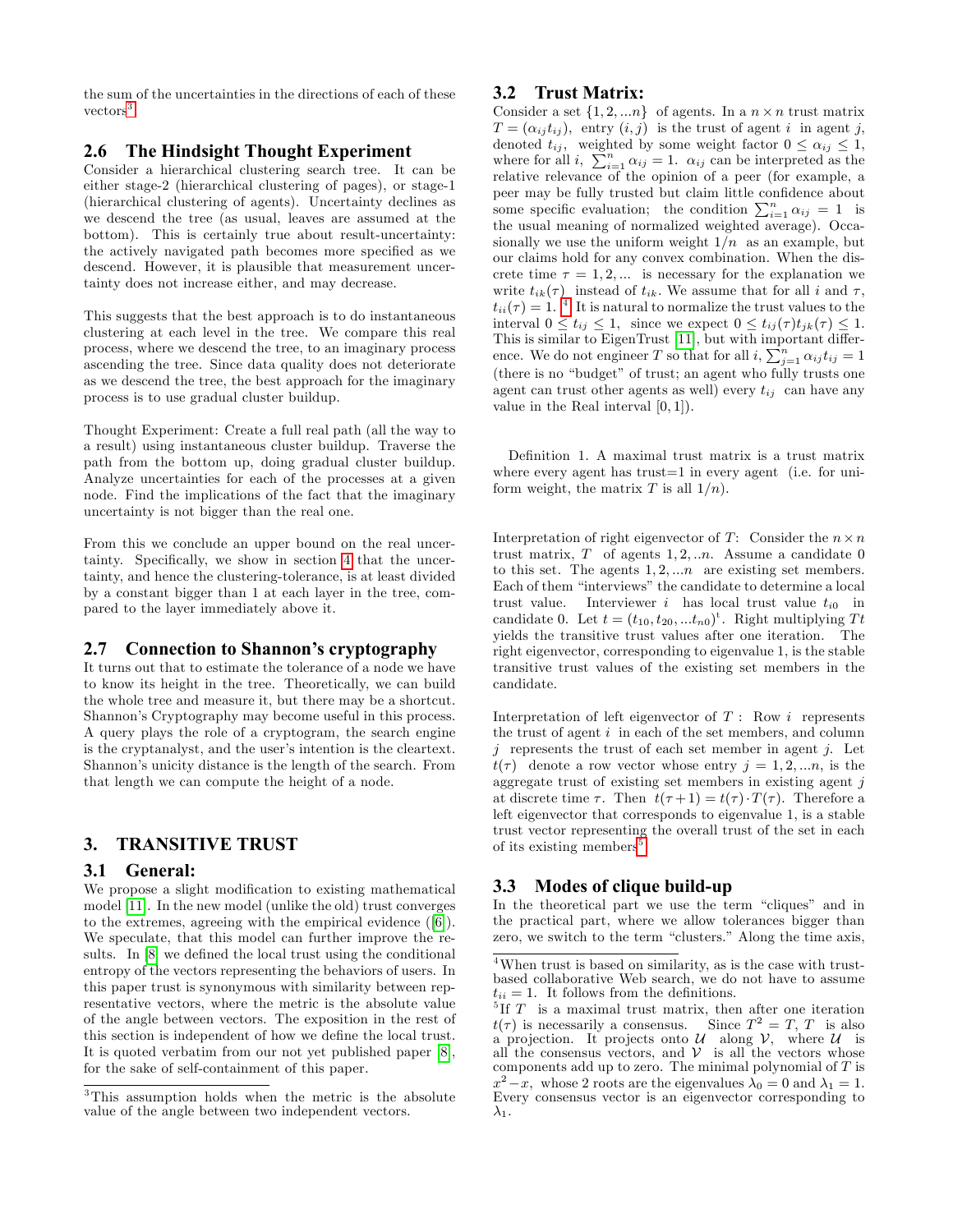the process is dynamic; cliques may grow, then split (when facing new data).

Definition 2. We use the term gradual clique build-up when referring to a dynamic process, using right multiplication,  $t(\tau+1) = T(\tau)t(\tau)$ , where current data applies to current candidates to a clique,  $t(\tau)$ , but existing clique members, that were accepted under older data, are not judged again under the newer data. If all the agents represented by  $T(\tau)$  are evaluated using the data available at time  $\tau$ , then we call it instantaneous clique build-up.

So,  $T(\tau)$  has different interpretation, depending on the mode of clique build-up. In the instantaneous clique buildup, the data at time  $\tau$  is used in all the entries of the matrix, and in the gradual mode of clique build-up, entries are added gradually, and once added they are not re-evaluated under newer data. the left (right) eigenvector corresponding to eigenvalue 1 is the stable solution in the instantaneous (gradual) clique build up.

Remark 1. In the gradual buildup the initial meaning of the right vector is clear, leading to a unique eigenvector. In the instantaneous buildup we define the initial value of the left vector as follows:  $s = (s_{10}, s_{20}, ... s_{n0})$ , where for every  $1 \leq j \leq n$ ,  $s_{j0}$  is the similarity of agent j to the (path leading to the) father node of the cluster that we currently build. All initial values  $s_{ij}$  are obtained locally (i.e. by evaluating similarity between vectors  $v_i, v_j$ , regardless of other vectors).

#### 3.4 The Perron-Frobenius Theory

The part of the theory that we actually use here appears e.g. in [\[17\]](#page-5-5), Theorem 1.1, part (e). For a concise summary of the theory see also Th. 1.3.1 in Andries Brouwer's notes<sup>[6](#page-3-1)</sup>. The books  $[20]$  and  $[21]$  are also useful. Let T be any matrix over  $\mathbb R$  (a vector is a special case).  $T > 0$  means that every entry of T is positive (the notation  $T \geq 0$  should also be interpreted likewise). A matrix  $T \in \mathbb{R}^{n \times n}$  is primitive if  $(\exists k)[T^k > 0]$ . It is irreducible if  $(\forall i, j)(\exists k)[(T^k)_{ij} > 0]$ (the corresponding digraph is strongly connected, i.e.  $\exists$  path from any node  $i$  to any node  $j$ ). We present here only the part of the theory that we need now.

Theorem 1. (Perron-Frobenius): Let  $T \in \mathbb{R}^{n \times n}$  be irreducible. There exists  $\theta_0 \in \mathbb{R}$  such that  $\theta_0 = \rho(T)$  is the spectral radius of T, and if  $0 \leq S \leq T$  and  $\sigma$  is any eigenvalue of S then  $|\sigma| \leq \theta_0$ . Furthermore,  $|\sigma| = \theta_0$  if and only if  $S = T$ .

Remark 2. Let T represent a max-trust clique. As such T is stochastic, hence its spectral radius is  $\rho(T) = 1$ . For any  $S < T$ ,  $\rho(S) < 1$  (by the above clause of the Perron-Frobenius Theorem). So,  $\lim_{k \to \infty} \rho(S^k) = 0$ . This is true not only when using uniform weights 1/n, but for any convex combination.

Remark 3. A trust matrix which is not max-trust has only the zero vector as eigenvector.

Conclusion 1. Cliques of maximal trust are formed (they may overlap). The trust between two agents that do not maximally trust each other converges to zero (because any matrix S that includes both, is  $S < T$ ).

#### 3.5 Practical relaxation

In practice we have to do useful things with less than perfect trust. We create near max trust clusters with clustering tolerances that we analyze in the next section. We do this initial crude analysis assuming just one iteration of the trust matrix. The motivation is that a max-trust matrix reaches a stable solution (eigen pair with eigen value 1) after one iteration.

# <span id="page-3-0"></span>4. QUANTIFYING UNCERTAINTY 4.1 Preliminaries

As before, let  $s_{ij}$  denote the measured similarity between vectors  $v_i$  and  $v_j$ .  $s_{ij} = a_{ij} + e_{ij}$ , where  $a_{ij}$  is the true similarity, and  $e_{ij}$  is the error (synonymous with uncertainty). When the level (synonymous with layer),  $m$ , in the tree is important we use the notation  $s_{ij}(m)$  (and likewise with the other variables). The expected transitive uncertainty at the output of level m is denoted  $\delta(m+1)$ , and the expected local uncertainty of level m is denoted  $e(m)$ . We distinguish gradual from instantaneous transitive uncertainty, using  $\tilde{\delta}()$ for the former and  $\delta()$  for the latter.

Assumptions: (i)  $e_{ij} \approx e_i + e_j$  (this holds when the metric is the absolute value of the angle between independent vectors); (ii)  $e_i e_j \approx 0$ ; (iii)  $a_{ij} \approx s_{ij} \approx 1$ ; (iv) For large n,  $\frac{1}{n}\sum_{j=1}^n e_j(m) \approx 0.$ 

#### 4.2 Gradual buildup

Let agent 0 be the candidate, and let  $i$  be and "interviewer." For  $1 \leq i \leq n$ :

$$
s_{i0}(m+1) = \frac{1}{n} \sum_{j=1}^{n} s_{ij}(m) s_{j0}(m).
$$

In this expression,  $s_{ij}$  is the similarity between vectors  $v_i$  and  $v_j$ . The uncertainty related to variable  $v_j$ ,  $1 \leq$  $j \leq n$ , vanishes for large n, but constant uncertainties related to  $v_i$  and  $v_0$  stick out. One can easily observe that  $E[e_{i0}(m+1)] \approx E[e_0(m)] + E[e_i(m)]$ . Here  $e(m) = E[e_0(m)]$ is local error, and  $E[e_i(m)]$  comes from the previous layer. So errors accumulate. A sequence of errors like this grows faster than a Fibonacci sequence, i.e. it grows exponentially fast in *m*. So,  $\delta(m) = \Theta(\exp(m))$ 

#### <span id="page-3-2"></span>4.3 Instantaneous buildup

We compute expression which is similar to the one computed above for gradual buildup, with the difference that all the data is local (current), hence there is no accumulation of errors from previous layers. This implies that the error at the output is  $\delta(m) = \Theta(e(m)).$ 

<span id="page-3-1"></span><sup>6</sup> http://www.win.tue.nl/~aeb/srgbk/node4.html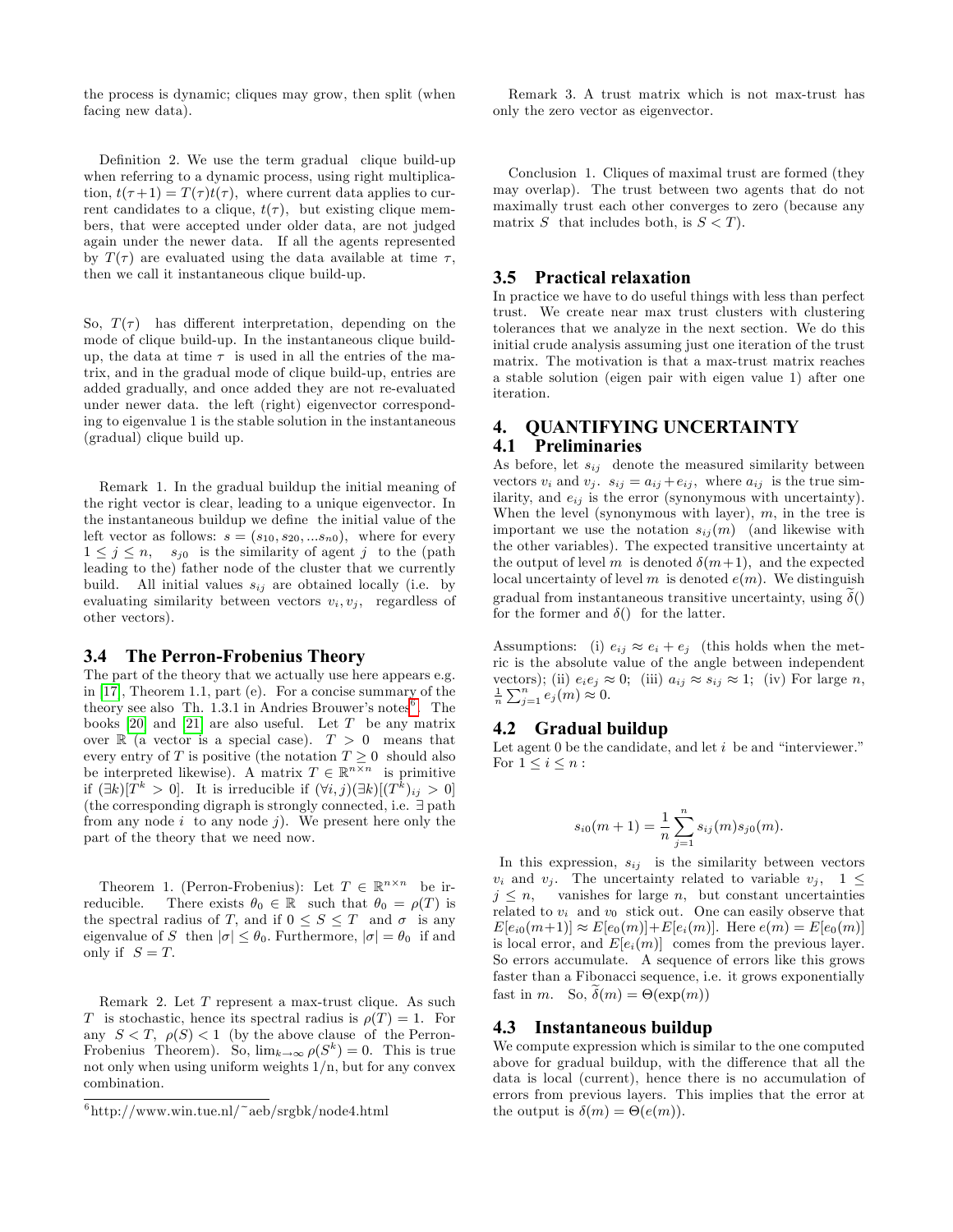# <span id="page-4-5"></span>4.4 The Hindsight Thought Experiment

For a general description see the overview in [2.6.](#page-2-4) We proceed to compare the real instantaneous process indexed by  $\tau$ , to the imaginary gradual process going in the opposite direction, and indexed by  $m$ . When the two processes point to the same cluster,  $m + \tau = h$ , where h is the height of the hierarchical clustering tree, i.e. the length of the search. However, it is more convenient to use the same index  $m$  for both (going in the imaginary direction).

Lemma 2. Going in the real direction (opposite to  $m$ ), uncertainty declines (at least) exponentially  $\text{fast}^7$  $\text{fast}^7$ .

Proof.  $\delta(m+1) = \Theta(\exp(m))$ , and  $\delta(m+1) = \Theta(e(m))$ .  $\widetilde{\delta}(m + 1) \leq \delta(m + 1)$  implies  $e(m) = o(\exp(m)).$ 

Let  $\alpha, \beta > 1, \gamma$  be constants s.t.  $e(m) = e(1) \cdot \alpha \cdot \beta^m$ , and  $\delta(m) = \gamma \cdot e(m)$ . Suppose we measure result-uncertainty using entropy, and leaves are equiprobable. If a parent cluster has n leaves, and its child cluster has  $m < n$  leaves, then  $H_n = \log n$ . If uncertainty declines by a factor  $\beta$  after each layer then  $\frac{H_m}{H_n} = \beta^{-1}$ . It means that the logarithm of number of leaves is divided by  $\beta > 1$ . This is an extremely fast convergence. It may explain empirical evidence about search convergence (it happens very fast or not at all).

#### 4.5 Shannon's Theory

We know by now that  $e(m) = e(1) \cdot \alpha \cdot \beta^m$ , but we do not know m. The height of the tree is  $h = m + \tau$ , where  $\tau$  is the (known) length of the path that the active user navigated so far. If we could find  $h$ , we would know  $m$ . An estimation of h could be gleaned by creating the whole tree and computing an average distance from the leaves, but this seems impractical. Alternatively we may be able to use Shannon's theory [\[19\]](#page-5-4). We view the query as a cryptogram, the search engine as the cryptanalyst, and the user's intention as the cleartext. By "query" we mean extended query, which includes the initial query and the path that the active user navigated so far. Shannon defined "unicity-distance" as the amount of cryptogram needed until there is a unique solution. This is  $h$ .

# 5. USING THE TOLERANCES IN THE CLUS-TERING ALGORITHM

The (real) algorithm involves only instantaneous clustering. At each layer of the tree, each node is built in two stages: local and transitive-averaging. For the current non-detailed description, we will only specify the clustering tolerances for each of them. Let  $\theta_L(m)$  and  $\theta_T(m)$  denote the local and transitive tolerances, respectively, at layer  $m$ .

Local clustering tolerance: As in the previous section, we use  $e(m)$  to denote the expected local uncertainty at level m. We set  $\theta_L(m) = e(m)$ .

Transitive clustering tolerance: We use the notations of section [4.3.](#page-3-2) In order to get improved sieving compared to the local phase we need to set  $\theta_T(m) < \gamma \cdot e(m)$ . How much smaller, is an open problem (most likely to be determined empirically).

At each layer, the hierarchical-clustering algorithm does local then transitive clustering with the above tolerances. Upon descending a tree from one layer to the next, it divides the clustering tolerance by  $\beta > 1$ .

# 6. CONCLUSIONS

We presented a few theoretical insights into the art of web Search. More work is needed to quantify key parameters  $(\alpha, \beta, \gamma)$  of section 4.4). Experimentation is needed to determine the usefulness of this theory.

ACKNOWLEDGEMENT: I thank Jim Kajiya, who encouraged and supported this research, Yuval Peres, who pointed me to the Perron-Frobenius Theory, and Sara Wyckoff, for educating me about anthropological aspects of trust.

#### 7. REFERENCES

- [1] A. Kraskov, H. Stogbauer, R.G. Andrzejak, and P. Grassberger, Hierarchical Clustering Based on Mutual Information,
- <span id="page-4-0"></span>[2] A.N. Langville, and C.D. Meyer, Google's PageRank and Beyond: The Science of search engine ranking, Princeton University Press, 2006, ISBN - 13: 978-0-691-12202-1,
- <span id="page-4-2"></span>[3] R. Cilibrasi and P. M.B. Vitanyi, Clustering by compression, IEEE Trans. IT, Vol. 51, No. 4, April 2005, 1523-1545.
- [4] E. Balfe, B. Smyth, An Analysis of Query Similarity in Collaborative Web Search, in D.E. Losada and J.M. Fernandez-Luna (Eds.): ECIR 2005, LNCS 3408, pp. 330-344, 2005. Springer-Verlag Berlin Heidelberg 2005.
- [5] Eric J. Glover, Gary W. Flake, Steve Lawrence, Andries Kruger, David M. Pennock, William P. Birmingham, C. Lee Giles, "Improving Category Specific Web Search by Learning Query Modifications," saint,pp.23, 2001 Symposium on Applications and the Internet (SAINT'01), 2001
- <span id="page-4-3"></span>[6] N. Gal-Oz, E. Gudes, and D. Hendler, A Robust and Knot-Aware Trust-Based Reputation Model, In IFIPTM 2008, Joint iTrust and PST Conferences on Privacy, Trust Management, and Security, June 18-20, 2008, Trondheim, Norway.
- [7] Y. Gurevich, Itay Neeman: DKAL2 $-A$  simplified and Improved Authorization Language. Feb. 2009.
- <span id="page-4-1"></span>[8] M. Jakubowski, R. Venkatesan, Y. Yacobi: Quantifying Trust. Submitted to FAST'09 http://www.win.tue.nl/fmweek/
- <span id="page-4-4"></span>[9] A. Josang, An Algebra for Assessing Trust in Certification Chains, NDSS'99.
- [10] Rainer Hegselmann and Ulrich Krause, Opinion Dynamics and Bounded Confidence Models, Analysis, and Simulation, in Journal of Artificial Societies and Social Simulation (JASSS) Vol. 5, No. 3, 2002.

<span id="page-4-6"></span><sup>&</sup>lt;sup>7</sup>Recall that the notation  $f(x) = \Theta(g(x))$  means that for large enough x, the function  $\hat{f}(x)$  is both upper and lower bounded by  $g(x)$  times some constants.